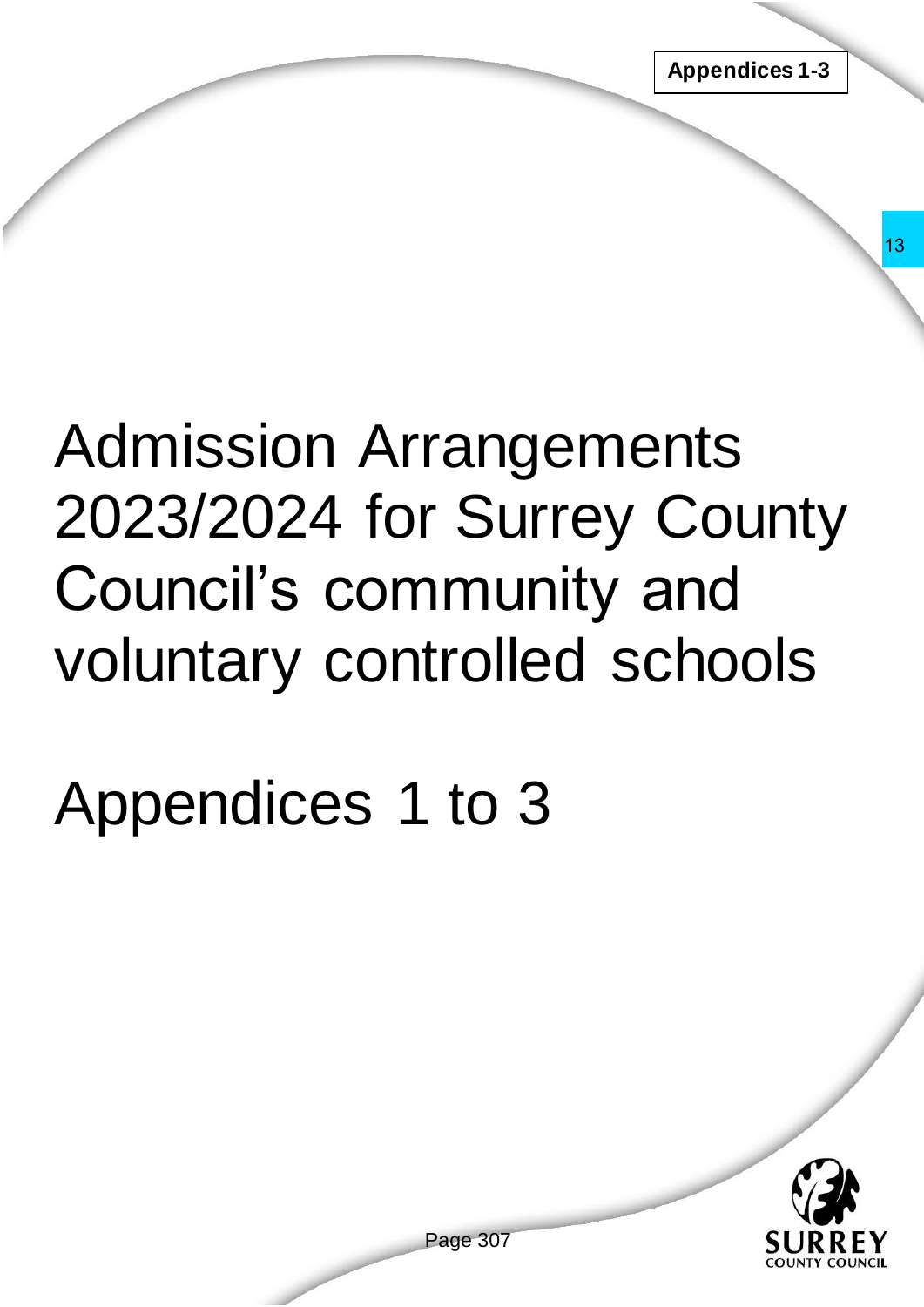# **Contents**

| Admission numbers for Surrey County Council's community and voluntary controlled schools        |  |
|-------------------------------------------------------------------------------------------------|--|
|                                                                                                 |  |
|                                                                                                 |  |
|                                                                                                 |  |
| Community and voluntary controlled schools in Surrey which will operate shared sibling priority |  |
|                                                                                                 |  |
| Academies and foundation, trust and voluntary aided schools that will be excluded when          |  |
|                                                                                                 |  |
|                                                                                                 |  |
|                                                                                                 |  |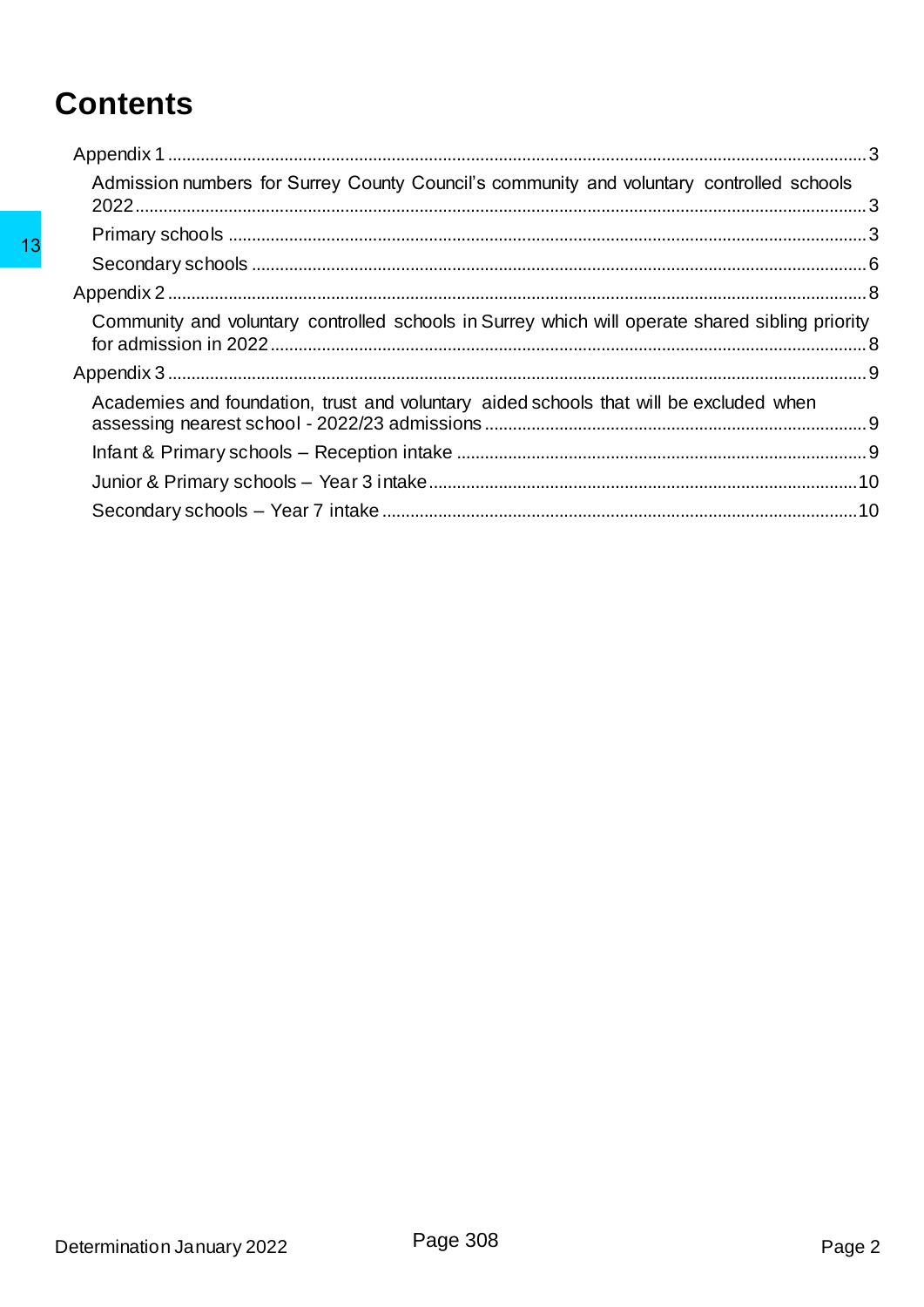# <span id="page-2-0"></span>**Appendix 1**

### <span id="page-2-1"></span>**Admission numbers for Surrey County Council's community and voluntary controlled schools 2023**

This document sets out Surrey County Council's Published Admission Numbers (PAN) for community and voluntary controlled schools for September 2023.

### <span id="page-2-2"></span>**Primary schools**

### **Elmbridge**

| community and voluntary controlled schools for September 2023. |                                 |  |
|----------------------------------------------------------------|---------------------------------|--|
| <b>Primary schools</b>                                         |                                 |  |
| <b>Elmbridge</b>                                               |                                 |  |
| <b>School Name</b>                                             | <b>PAN 2023</b>                 |  |
| <b>Bell Farm Primary</b>                                       | 90                              |  |
| <b>Cranmere Primary</b>                                        | 60                              |  |
| Grovelands Primary                                             | 60                              |  |
| Hurst Park Primary                                             | 60                              |  |
| Manby Lodge Infant                                             | 90                              |  |
| Oatlands                                                       | 90                              |  |
| The Royal Kent C of E Primary                                  | Reception = 30 and Year $3 = 2$ |  |
| St James C of E Primary                                        | 60                              |  |
| <b>Epsom &amp; Ewell</b>                                       |                                 |  |
| <b>School Name</b>                                             | <b>PAN 2023</b>                 |  |
| <b>Epsom Primary</b>                                           | 60                              |  |
| <b>Ewell Grove Primary</b>                                     | 60                              |  |
| The Mead Infant                                                | 90                              |  |
| Southfield Park Primary                                        | 60                              |  |
| <b>Stamford Green Primary</b>                                  | 90                              |  |
| <b>Wallace Fields Junior</b>                                   | 68                              |  |
| <b>Guildford</b>                                               |                                 |  |
| <b>School Name</b>                                             | <b>PAN 2023</b>                 |  |
| Ash Grange Primary                                             | 30                              |  |
| Merrow C of E (Cont) Infant                                    | 60                              |  |
| Onslow Infant                                                  | 60                              |  |
| St Mary's C of E (VC) Infant                                   | 30                              |  |
| St Paul's Church of England Infant                             | 30                              |  |
| <b>Shawfield Primary</b>                                       | 30                              |  |

### **Epsom & Ewell**

| <b>School Name</b>            | <b>PAN 2023</b> |
|-------------------------------|-----------------|
| <b>Epsom Primary</b>          | 60              |
| <b>Ewell Grove Primary</b>    | 60              |
| The Mead Infant               | 90              |
| Southfield Park Primary       | 60              |
| <b>Stamford Green Primary</b> | 90              |
| <b>Wallace Fields Junior</b>  | 68              |

### **Guildford**

| <b>School Name</b>                 | <b>PAN 2023</b> |
|------------------------------------|-----------------|
| Ash Grange Primary                 | 30              |
| Merrow C of E (Cont) Infant        | 60              |
| Onslow Infant                      | 60              |
| St Mary's C of E (VC) Infant       | 30              |
| St Paul's Church of England Infant | 30              |
| <b>Shawfield Primary</b>           | 30              |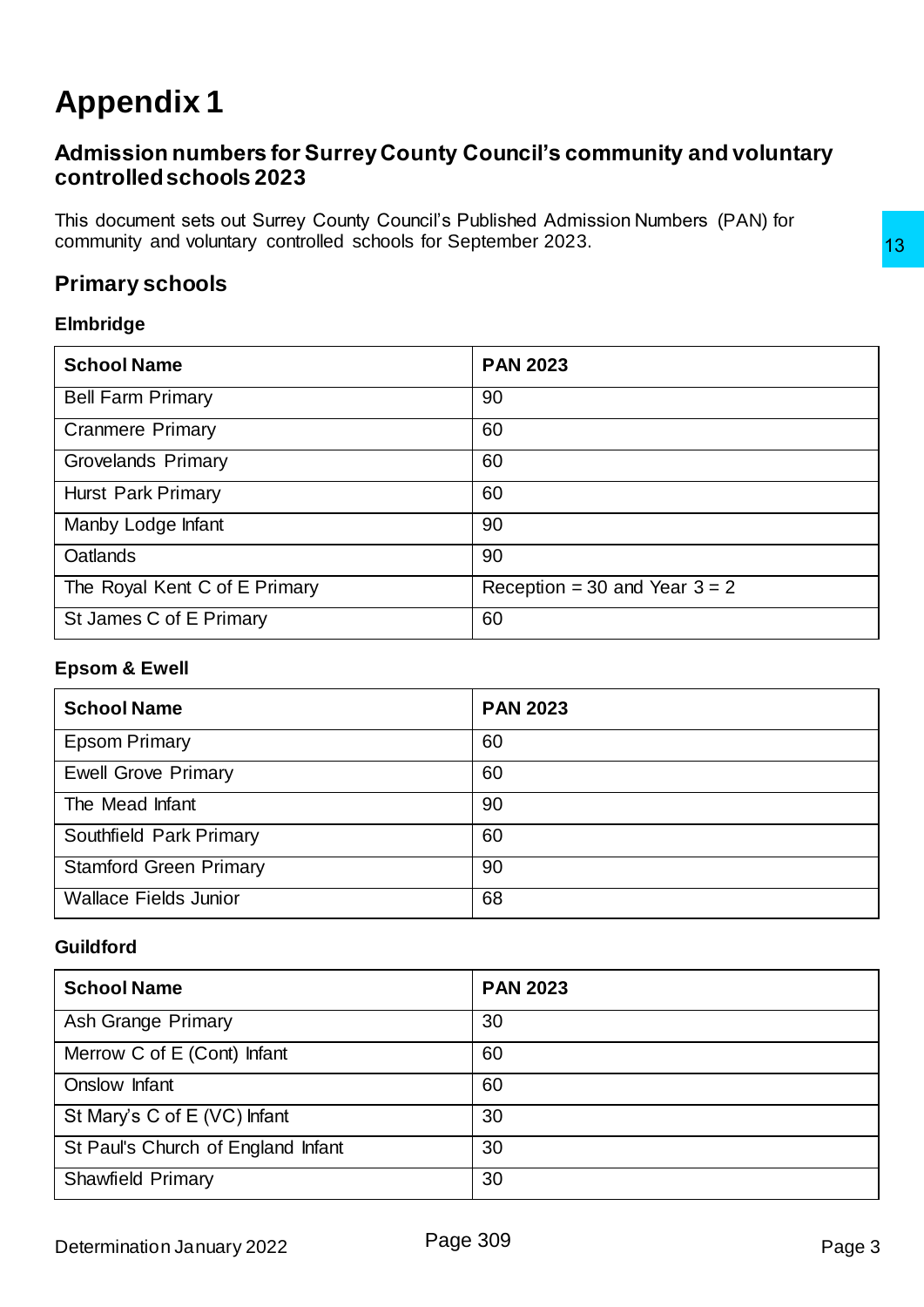| <b>School Name</b>                  | <b>PAN 2023</b>                  |
|-------------------------------------|----------------------------------|
| Tillingbourne Junior                | 90                               |
| Walsh Church of England Junior      | 64                               |
| Walsh Memorial C of E (Cont) Infant | 60                               |
| <b>Wood Street Infant</b>           | 30                               |
| <b>Worplesdon Primary</b>           | Reception = 57 and Year $3 = 30$ |

### **Mole Valley**

| <b>Worplesdon Primary</b>                                                                                     | Reception = $57$ and Year $3 = 30$ |
|---------------------------------------------------------------------------------------------------------------|------------------------------------|
| <b>Mole Valley</b>                                                                                            |                                    |
| <b>School Name</b>                                                                                            | <b>PAN 2023</b>                    |
| <b>Barnett Wood Infant</b>                                                                                    | 52                                 |
| <b>Charlwood Primary</b>                                                                                      | 15                                 |
| The Dawnay                                                                                                    | Reception = 30 and Year $3 = 15$   |
| Fetcham Village Infant                                                                                        | 60                                 |
| The Greville Primary                                                                                          | Reception = 60 and Year $3 = 60$   |
| Leatherhead Trinity                                                                                           | Reception = $60$ and Year $3 = 4$  |
| North Downs Primary                                                                                           | Reception = 60 and Year $3 = 4$    |
| Oakfield Junior                                                                                               | 60                                 |
| Polesden Lacey Infant                                                                                         | 30                                 |
| <b>Powell Corderoy Primary</b>                                                                                | 30                                 |
| St Martin's Church of England (C) Primary                                                                     | Reception = $45$ and Year $3 = 15$ |
| <b>West Ashtead Primary</b>                                                                                   | Reception = $30$ and Year $3 = 2$  |
| <b>Reigate &amp; Banstead</b>                                                                                 |                                    |
| <b>School Name</b>                                                                                            | <b>PAN 2023</b>                    |
| <b>Banstead Community Junior</b>                                                                              | 90                                 |
| Earlswood Infant & Nursery                                                                                    | 120                                |
| Earlswood Junior                                                                                              |                                    |
|                                                                                                               | 120                                |
|                                                                                                               | 60                                 |
|                                                                                                               | 58                                 |
|                                                                                                               | 90                                 |
|                                                                                                               | 30                                 |
| <b>Epsom Downs Primary</b><br><b>Furzefield Primary Community</b>                                             | 60                                 |
|                                                                                                               | 30                                 |
| Horley Infant<br>Kingswood Primary<br>Langshott Primary<br>Manorfield Primary & Nursery<br>Meath Green Infant | 90                                 |

### **Reigate & Banstead**

| <b>School Name</b>                  | <b>PAN 2023</b> |
|-------------------------------------|-----------------|
| <b>Banstead Community Junior</b>    | 90              |
| Earlswood Infant & Nursery          | 120             |
| Earlswood Junior                    | 120             |
| <b>Epsom Downs Primary</b>          | 60              |
| <b>Furzefield Primary Community</b> | 58              |
| Horley Infant                       | 90              |
| <b>Kingswood Primary</b>            | 30              |
| <b>Langshott Primary</b>            | 60              |
| Manorfield Primary & Nursery        | 30              |
| Meath Green Infant                  | 90              |
| <b>Meath Green Junior</b>           | 90              |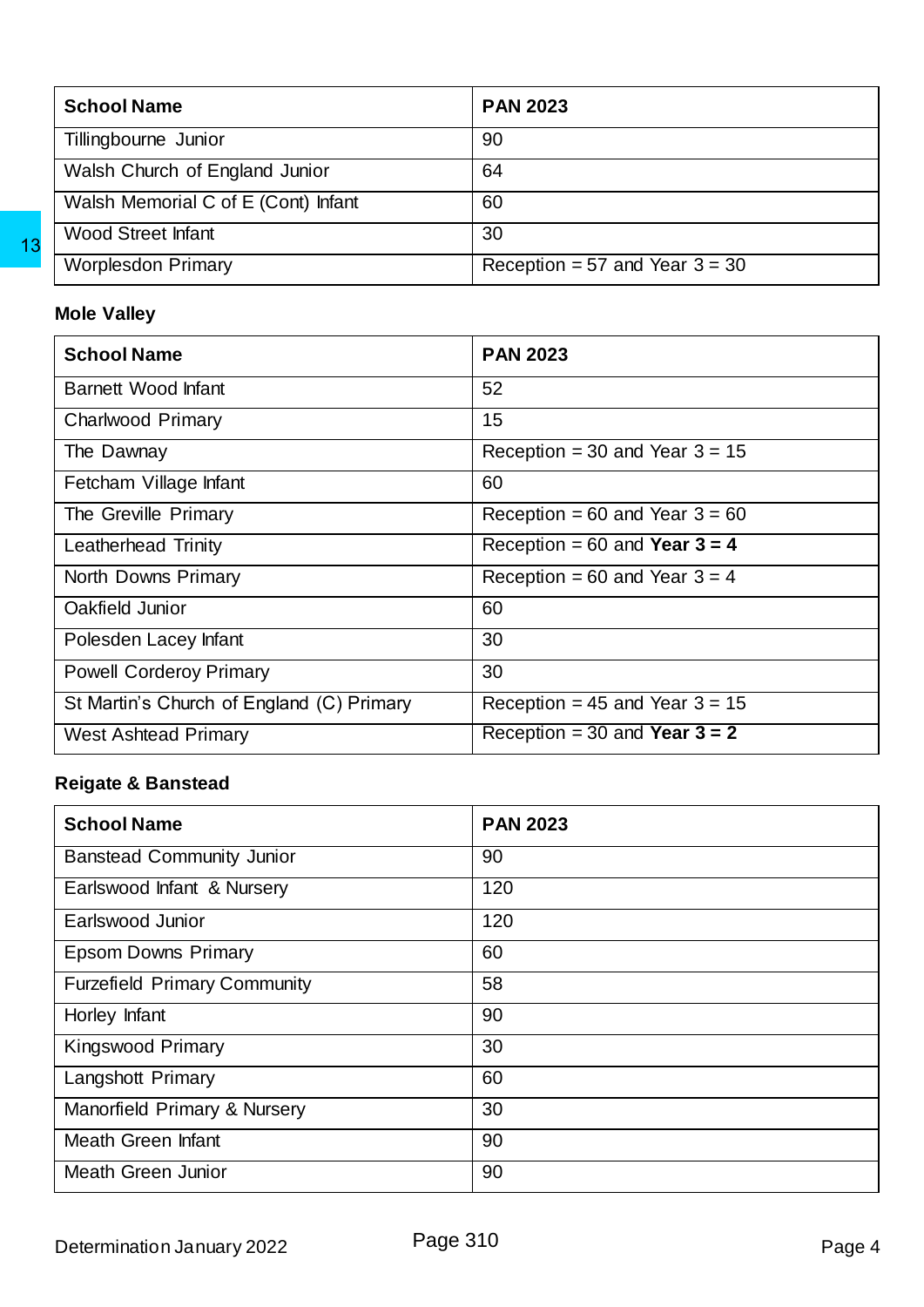| <b>School Name</b>                     | <b>PAN 2023</b> |
|----------------------------------------|-----------------|
| <b>Reigate Priory Community Junior</b> | 150             |
| <b>Shawley Community Primary</b>       | 45              |
| Walton on the Hill Primary             | 30              |

### **Runnymede**

| <b>School Name</b>                   | <b>PAN 2023</b>                  |  |
|--------------------------------------|----------------------------------|--|
| The Grange Community Infant          | 90                               |  |
| The Hythe Community Primary          | 60                               |  |
| Manorcroft Primary                   | 60                               |  |
| <b>Meadowcroft Community Infant</b>  | 30                               |  |
| <b>Ongar Place Primary</b>           | 30                               |  |
| St Ann's Heath Junior                | 90                               |  |
| <b>Stepgates Community</b>           | 30                               |  |
| Thorpe Lea Primary                   | 30                               |  |
| Trumps Green Infant                  | 60                               |  |
| <b>Spelthorne</b>                    |                                  |  |
| <b>School Name</b>                   | <b>PAN 2023</b>                  |  |
| <b>Ashford Park Primary</b>          | 90                               |  |
| <b>Beauclerc Infant</b>              | 40                               |  |
| <b>Buckland Primary</b>              | 60                               |  |
| <b>Chennestone Primary Community</b> | Reception = 30 and Year $3 = 40$ |  |
| <b>Clarendon Primary</b>             | 30                               |  |
| <b>Surrey Heath</b>                  |                                  |  |
| <b>School Name</b>                   | <b>PAN 2023</b>                  |  |
| <b>Bagshot Infant</b>                | 60                               |  |
| Heather Ridge Infant                 | 60                               |  |
| <b>Prior Heath Infant</b>            | 60                               |  |
| Valley End Church of England Infant  | 60                               |  |
| <b>Tandridge</b>                     |                                  |  |
| <b>School Name</b>                   | <b>PAN 2023</b>                  |  |
| <b>Audley Primary</b>                | 30 <sup>2</sup>                  |  |

### **Spelthorne**

| <b>School Name</b>                   | <b>PAN 2023</b>                  |
|--------------------------------------|----------------------------------|
| <b>Ashford Park Primary</b>          | 90                               |
| Beauclerc Infant                     | 40                               |
| <b>Buckland Primary</b>              | 60                               |
| <b>Chennestone Primary Community</b> | Reception = 30 and Year $3 = 40$ |
| <b>Clarendon Primary</b>             | 30                               |

### **Surrey Heath**

| <b>School Name</b>                  | <b>PAN 2023</b> |
|-------------------------------------|-----------------|
| <b>Bagshot Infant</b>               | 60              |
| Heather Ridge Infant                | 60              |
| <b>Prior Heath Infant</b>           | 60              |
| Valley End Church of England Infant | 60              |

### **Tandridge**

| <b>School Name</b>    | <b>PAN 2023</b> |
|-----------------------|-----------------|
| <b>Audley Primary</b> | 30              |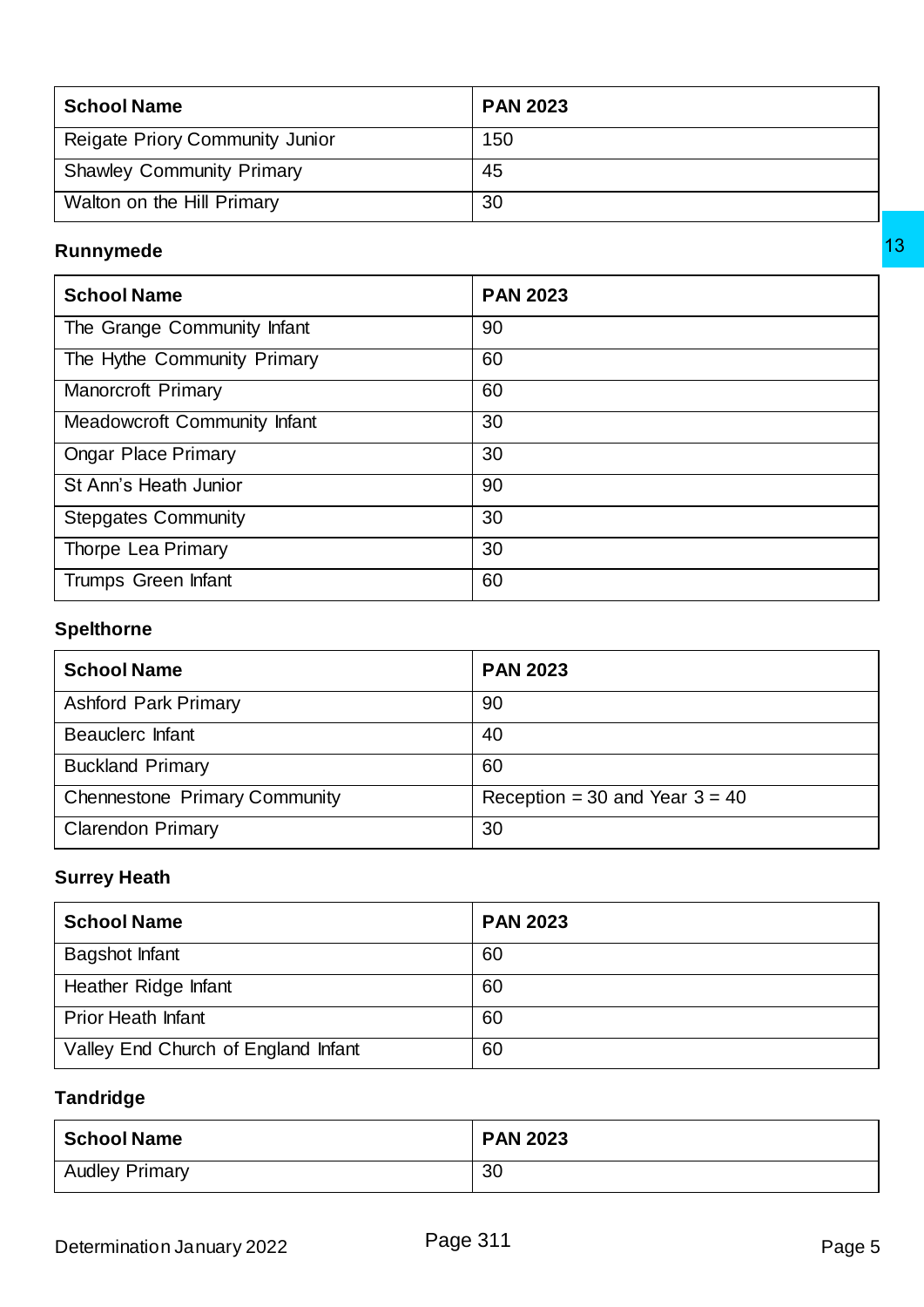| <b>School Name</b>       | <b>PAN 2023</b>                 |
|--------------------------|---------------------------------|
| Dormansland Primary      | 30                              |
| <b>Felbridge Primary</b> | Reception = 30 and Year $3 = 2$ |
| Holland Junior           | 60                              |
| <b>Hurst Green</b>       | 30                              |
| <b>Lingfield Primary</b> | 60                              |

### **Waverley**

| <b>Lingfield Primary</b>                                           | 60                               |  |
|--------------------------------------------------------------------|----------------------------------|--|
| <b>Waverley</b>                                                    |                                  |  |
| <b>School Name</b>                                                 | <b>PAN 2023</b>                  |  |
| Badshot Lea Village Infant                                         | 45                               |  |
| <b>Beacon Hill Primary</b>                                         | Reception = 30 and Year $3 = 2$  |  |
| <b>Cranleigh CofE Primary</b>                                      | Reception = 30 and Year $3 = 30$ |  |
| Farncombe CofE Infant & Nursery                                    | 50                               |  |
| Folly Hill Infant                                                  | 30                               |  |
| Shottermill Infant                                                 | 60                               |  |
| Shottermill Junior                                                 | 68                               |  |
| <b>William Cobbett Primary</b>                                     | Reception = 30 and Year $3 = 60$ |  |
| Witley C of E (Cont) Infant                                        | 30                               |  |
| <b>Woking</b>                                                      |                                  |  |
| <b>School Name</b>                                                 | <b>PAN 2023</b>                  |  |
| St Mary's C of E (Cont) Primary, Byfleet                           | 60                               |  |
| West Byfleet Infant                                                | 90                               |  |
| West Byfleet Junior                                                | 90                               |  |
|                                                                    |                                  |  |
| <b>Secondary schools</b><br><b>Guildford</b><br><b>School Name</b> | <b>PAN 2023</b>                  |  |
| <b>Ash Manor School</b>                                            | 240                              |  |
| <b>Reigate &amp; Banstead</b>                                      |                                  |  |
| <b>School Name</b>                                                 | <b>PAN 2023</b>                  |  |

### **Woking**

| <b>School Name</b>                       | <b>PAN 2023</b> |
|------------------------------------------|-----------------|
| St Mary's C of E (Cont) Primary, Byfleet | 60              |
| West Byfleet Infant                      | 90              |
| West Byfleet Junior                      | 90              |

### <span id="page-5-0"></span>**Secondary schools**

### **Guildford**

| <b>School Name</b> | <b>PAN 2023</b> |
|--------------------|-----------------|
| Ash Manor School   | 240             |

### **Reigate & Banstead**

| <b>School Name</b> | <b>PAN 2023</b> |
|--------------------|-----------------|
| Oakwood School     | 330             |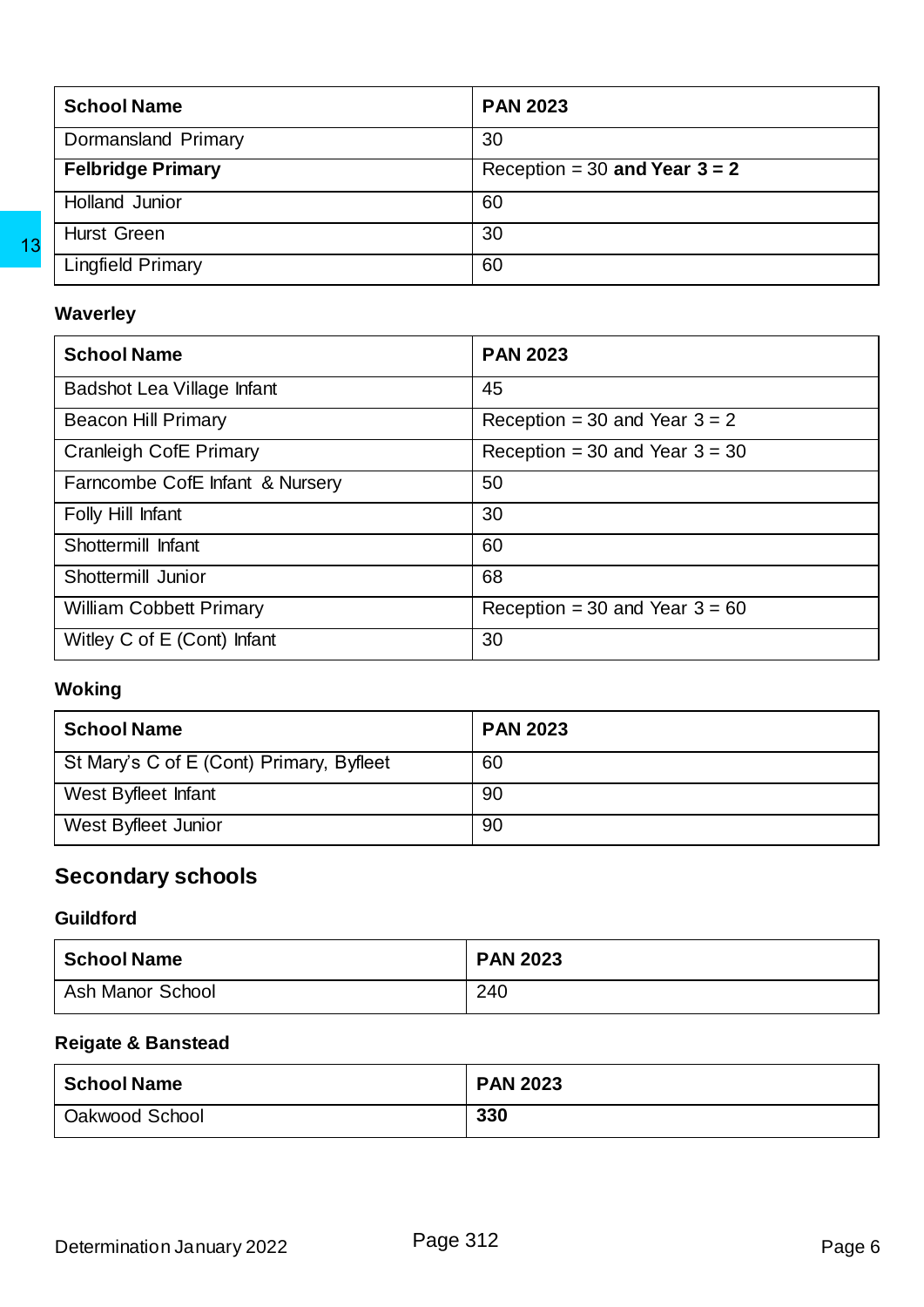### **Waverley**

| <b>School Name</b>       | <b>PAN 2023</b> |
|--------------------------|-----------------|
| <b>Glebelands School</b> | 180             |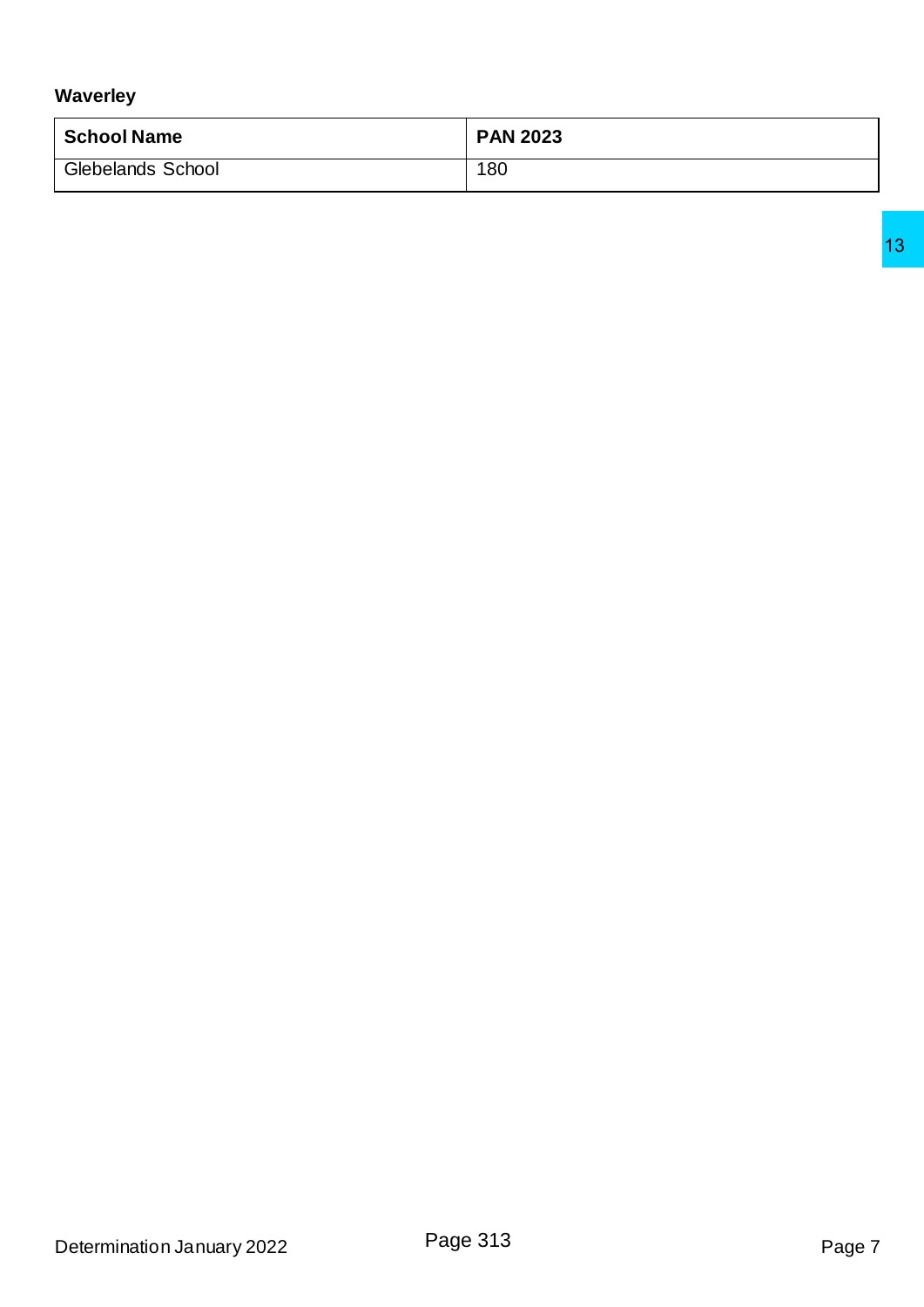## <span id="page-7-0"></span>**Appendix 2**

### <span id="page-7-1"></span>**Community and voluntary controlled schools in Surrey which will operate shared sibling priority for admission in 2023**

### **Epsom & Ewell**

- The Mead Infant and Auriol Junior (Academy)
	- Wallace Fields Infant (Academy) and Wallace Fields Junior

### **Guildford**

- Merrow C of E Infant and Bushy Hill Junior (Foundation) Shared sibling priority only applies to Merrow CofE Infant School 13 • The Mead Infant and Auriol Junior (Academy)<br>
• Wallace Fields Infant (Academy) and Wallace F<br>
• Merrow C of E Infant and Bushy Hill Junior (For<br>
• Merow C of E Infant and Bushy Hill Junior (For<br>
• Walsh Memorial C of
	- Walsh Memorial C of E Infant and Walsh C of E Junior

### **Reigate & Banstead**

- Banstead Infant (Academy) and Banstead Community Junior
- Earlswood Infant and Earlswood Junior
- Horley Infant and Yattendon (Foundation)
- Meath Green Infant and Meath Green Junior

### **Runnymede**

- The Grange Community Infant and New Haw Community Junior (Academy)
- Meadowcroft Infant and St Ann's Heath Junior
- Trumps Green Infant and St Ann's Heath Junior

### **Spelthorne**

• Beauclerc Infant and Chennestone Primary School - Shared sibling priority only applies to Beauclerc Infant School

### **Surrey Heath**

• Bagshot Infant and Connaught Junior (Academy)

### **Waverley**

Shottermill Infant and Shottermill Junior

### **Woking**

West Byfleet Infant and West Byfleet Junior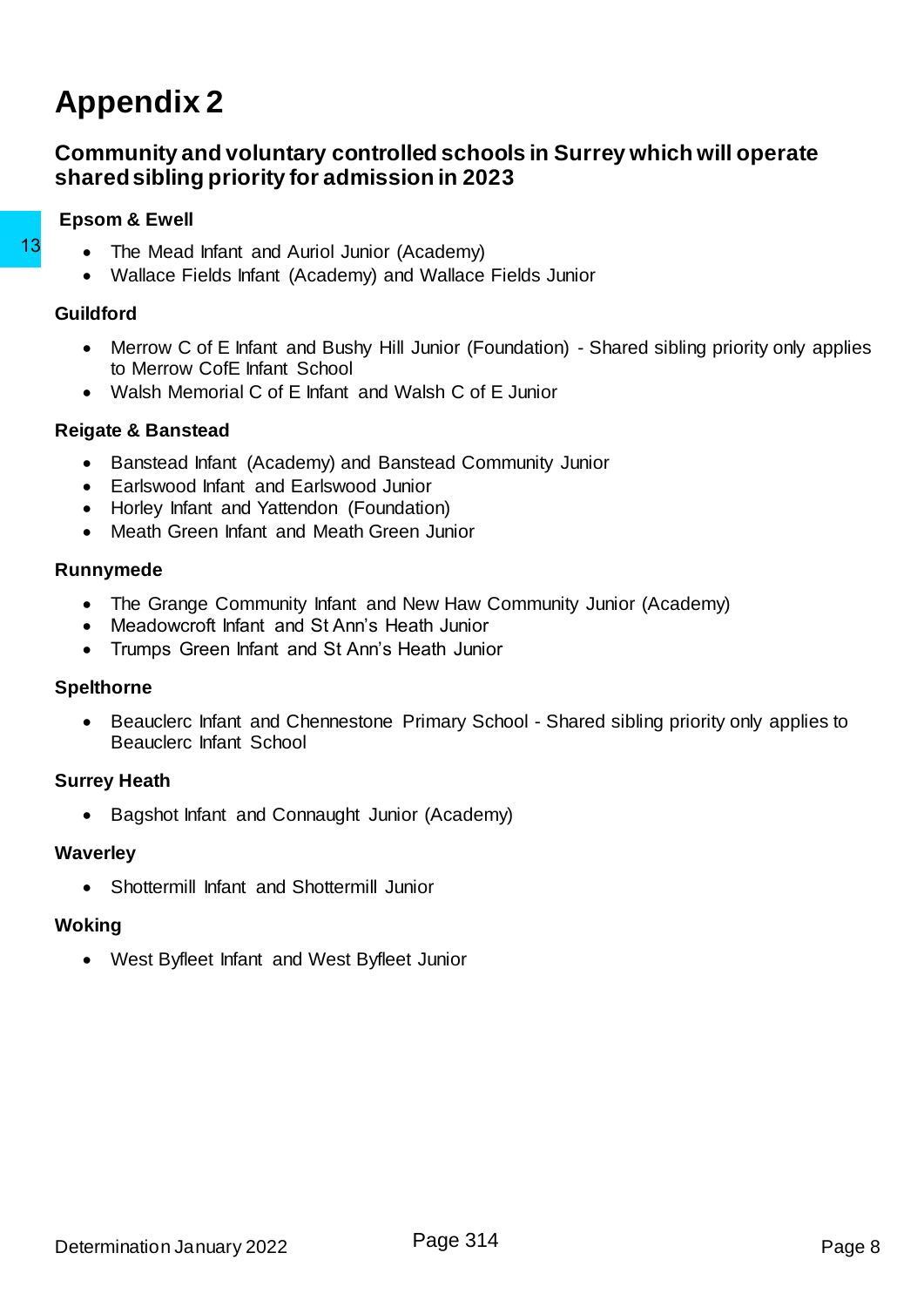# <span id="page-8-0"></span>**Appendix 3**

### <span id="page-8-1"></span>**Academies and foundation, trust and voluntary aided schools that will be excluded when assessing nearest school - 2023/24 admissions**

1. Academies and foundation, trust and voluntary aided schools in Surrey that will be **excluded**  when assessing nearest school are set out below. Community and voluntary controlled schools which convert to academy status and new free schools which open after these arrangements have been determined will be considered in the assessment of nearest school when applying the admission arrangements for community and voluntary controlled schools. thelew. Community and voluntary controlled schools<br>free schools which open after these arrangements<br>the schools which open after these arrangements<br>the divoluntary controlled schools.<br>**tion initake**<br>cools<br>School<br>School<br>Sch

### <span id="page-8-2"></span>**Infant & Primary schools – Reception intake**

### **Elmbridge**

- Cardinal Newman Catholic Primary School
- St Charles Borromeo Catholic Primary School
- St Paul's Catholic Primary School

### **Epsom & Ewell**

- St Clement's Catholic Primary School St Joseph's Catholic Primary School, Epsom
- St Joseph's Catholic Primary School, Epsom

### **Guildford**

- St Joseph's Catholic Primary School, Guildford
- St Thomas of Canterbury Catholic Primary School

### **Mole Valley**

St Peter's Catholic Primary School

### **Reigate & Banstead**

- St Anne's Catholic Primary School, Banstead
- St Joseph's Catholic Primary School, Redhill

### **Runnymede**

- Holy Family Catholic Primary School St Anne's Catholic Primary School, Chertsey
- St Anne's Catholic Primary School, Chertsey
- St Cuthbert's Catholic Primary School

### **Spelthorne**

- Our Lady of the Rosary Roman Catholic Primary School
- St Michael's Catholic Primary School

### **Surrey Heath**

• St Augustine's Catholic Primary School

### **Tandridge**

• St Francis Catholic Primary School

### **Waverley**

- St Cuthbert Mayne Catholic Primary School
- St Edmund's Catholic Primary School St Polycarp's Catholic Primary School